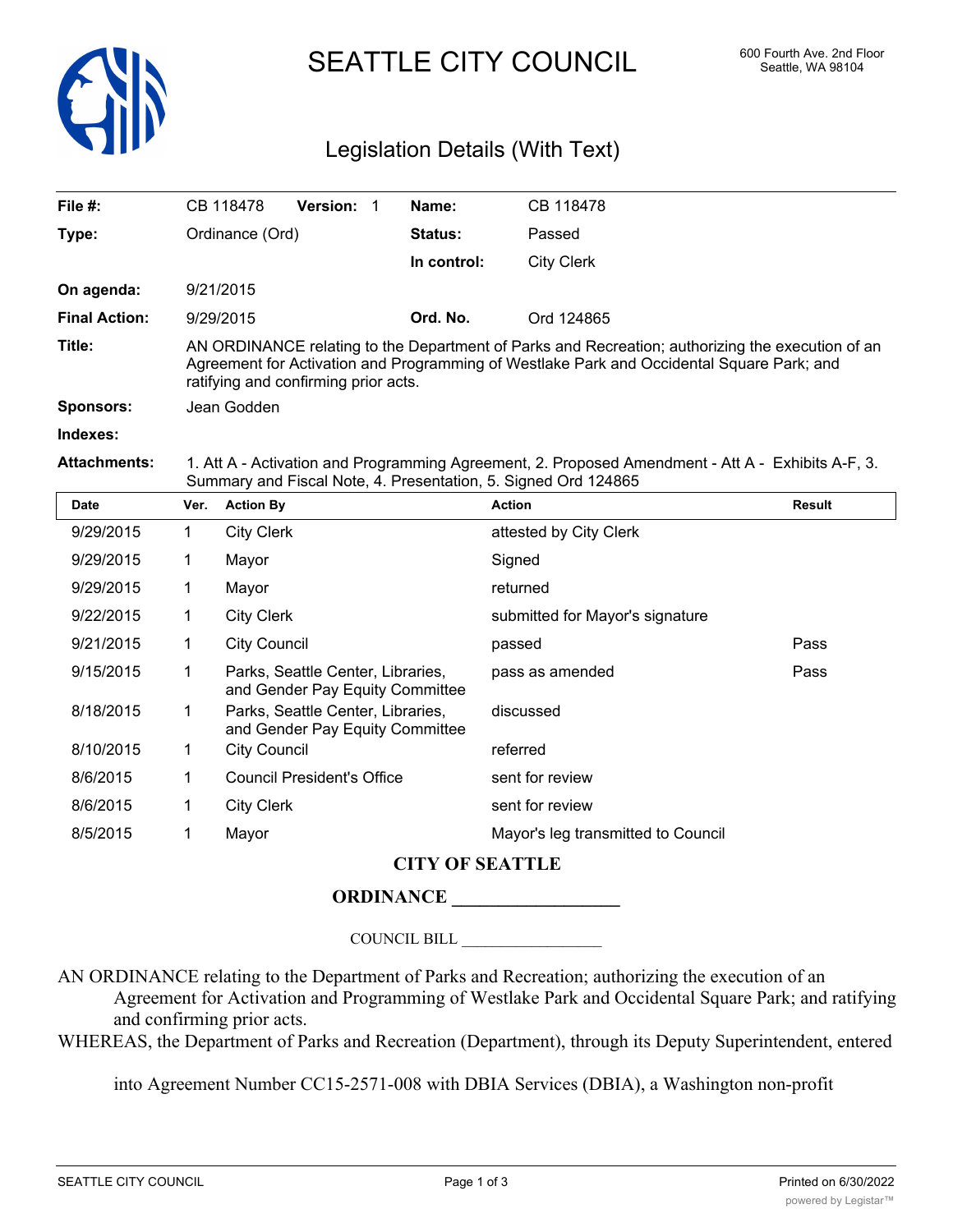corporation, to conduct a pilot project for the Activation and Programming of Westlake Park and Occidental Square Park (the Pilot Agreement); and

- WHEREAS, although the Department executed the Pilot Agreement as a consultant contract within the parameters of Chapter 20.50 of the Seattle Municipal Code, the Department requests the approval and execution authority from City Council for the Superintendent of Parks and Recreation to enter into a substitution and replacement Agreement for Activation and Programming of Westlake Park and Occidental Square Park, which covers the same subject matter, obligations, and responsibilities between The City of Seattle and DBIA for the activation and programming services of Westlake Park and Occidental Square Park and continues the collaborative partnership and pilot project between the Department and DBIA that began on May 5, 2015 and ends on April 30, 2016; and
- WHEREAS, the Department believes that the pilot project has been operating successfully and anticipates seeking the approval of the City Council for continued and future use of third party activation and programming services and events in Westlake Park and Occidental Square Park in a future agreement; NOW, THEREFORE,

#### **BE IT ORDAINED BY THE CITY OF SEATTLE AS FOLLOWS**:

Section 1. The Superintendent of Parks and Recreation, or the Superintendent's designee, is authorized to execute the Activation and Programming Agreement of Westlake Park and Occidental Square Park between the Seattle Department of Parks and Recreation and DBIA Services, a Washington non-profit corporation, a copy of which is attached to this ordinance as Attachment A.

Section 2. Any acts consistent with the authority and prior to the effective date of this ordinance are hereby ratified and confirmed.

Section 3. This ordinance shall take effect and be in force 30 days after its approval by the Mayor, but if